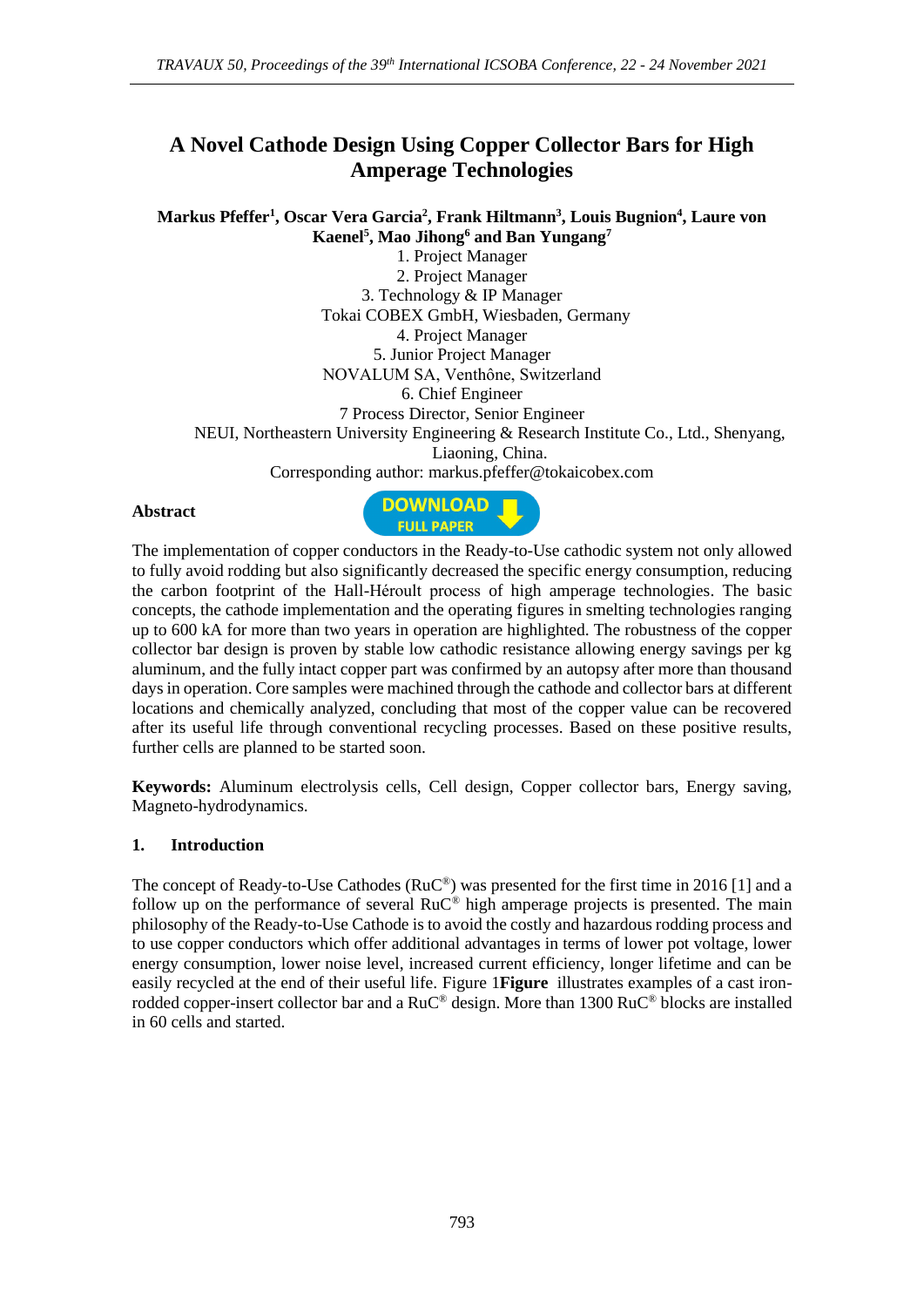

<span id="page-1-0"></span>**Figure 1. Copper-insert collector bar design example (left) and typical RuC® design (right).**

 $RuC^®$  is a flexible cathodic system, which allows for all smelting technologies an optimized design for thermal balance combined with an improved current distribution, improving the magnetic hydrodynamic (MHD) behavior of the cell, metal pad and lower cathode voltage drop (CVD). Energy saving is a result of the lower pot voltage and improved current efficiency (CE), reducing the carbon footprint of the Hall-Héroult process. By energy saving and increased productivity the electrolysis process gets "greener" and more economical with a lower carbon footprint. The fast and easy implementation caters to the world-wide greenhouse emission reduction targets.

The RuC® stability in CVD with low electrical contact resistance is achieved despite of the lower contact surface (-60%) compared to conventional cathodes. The low level and stable trend of CVD proves the robustness of the cathodic system.

Start-up procedures do not need to be modified when using RuC® but could even be shorter compared to conventional cathodes. Increased stability could be observed by faster stabilization in the early operation phase. By this the pot voltage set point can be reached faster and at a lower level.

This RuC® performance update presents only high amperage projects, operating in the range 300 kA to 600 kA. These  $Ru^{\mathbb{C}^{\circledR}}$  projects are energy saving projects, other running projects aiming only at rodding avoidance and cell life expansion are not presented. RuC® is implemented in the most modern western smelting technologies as well in the Chinese flagship technologies of NEUI. The reference cells and their performance could vary from paste-sealed steel bars to cast ironrodded steel bars with copper inserts, as well graphitized cathode blocks or semi-graphitic grades. The full copper recycling at the end of cell life constitutes a high residual value for the smelters. Several planned intermediate autopsies were conducted to validate the recycling value by an analysis of copper bars after 1.5 years and 3 years in operation. Metallurgical tests were performed on the collector bars and their integrity was confirmed. Less than 20 ppm additional impurities were found in the copper area close the surface of the bar, which allows the full recycling of copper in a standard and most valuable way.

Because of the high electrical conductivity of copper compared to steel and cast iron, RuC® needs much less metal volume inside the cathode block. The reduced metal volume is replaced by carbon cathode material which increases the distance from the collector bars to the cathode